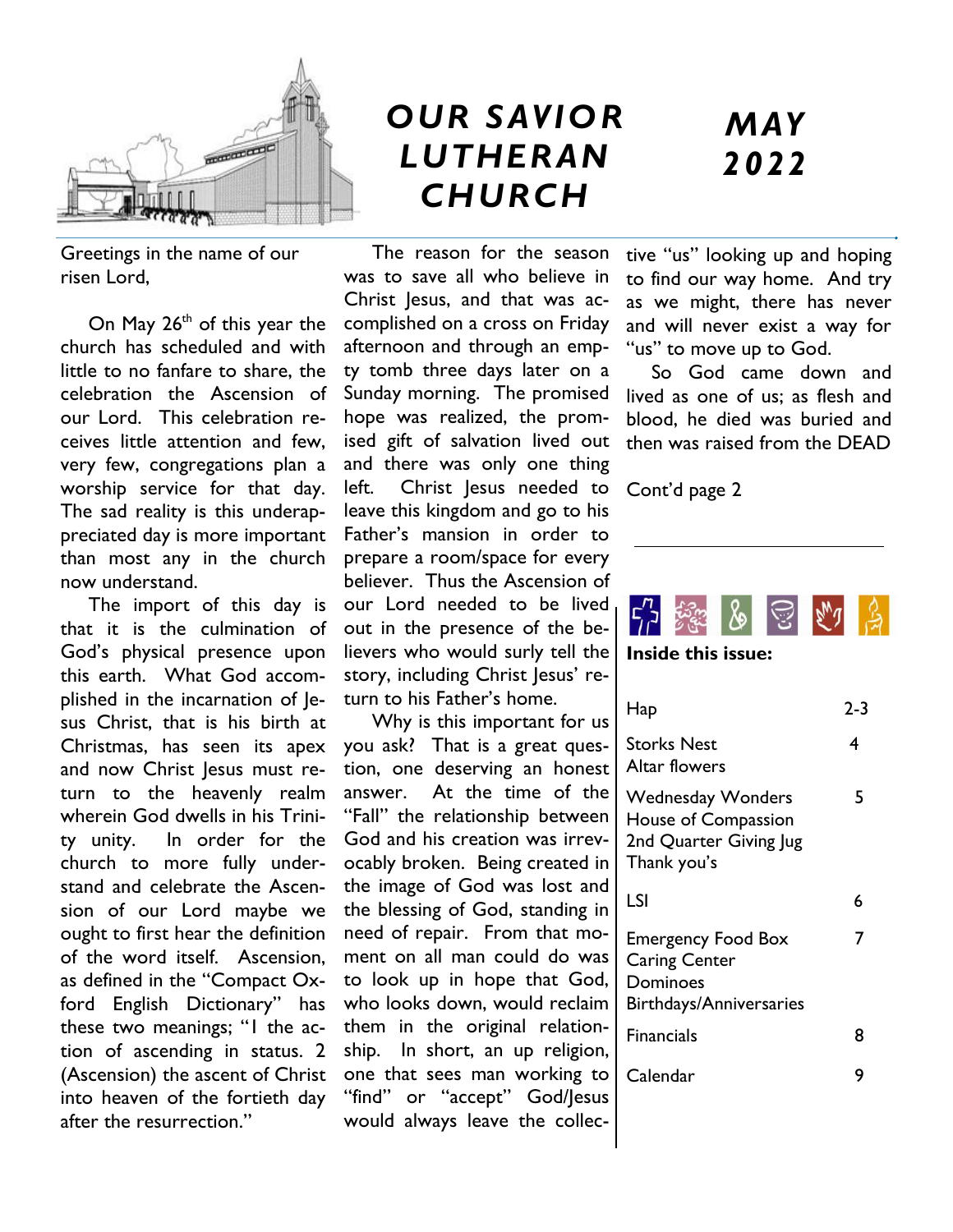Page 2

by God. That is the salvific plan of God. Once that portion of the plan was accomplished, Christ Jesus needed to leave this kingdom and get out of the way of the workings of the Holy Spirit (more on that next month, okay). That returning "home" of Christ Jesus is through what we call the Ascension. There is yet more to it, stick with me.

 In the ascension of your Lord as you see Christ Jesus "returning" to his Father, you are invited to see yourself "returning" to your Father. In that moment God opens for you a vision of your new life as you leave this kingdom and join with your Lord and savior in God's heavenly home. You see, the Ascension of our Lord really is about and for you. It stands as the last witness of what God has done, is doing and will continue to do for all believers in Christ Jesus. God raises them up from their fallen state and brings them unto himself. In other words in the Ascension of our Lord, you are ascending with Christ Jesus; going home!

 As you read these next words please see your loved ones and yourself in that divine movement; "Then he led them out as far as Bethany, and, lifting up his hands, he blessed them. <sup>51</sup>While he was blessing them, he withdrew from them and was carried up into heaven." (Luke 50:20-51) (If you would like to read a more extensive account of the Ascension of our Lord, read Luke's full account in Act 1:1-11) This is where the saints on earth raise their voices and sing; *"On Our Way Rejoicing"*, for indeed the Ascension of our Lord is our ascension as well.

The Lord's blessing to you all, Pastor Mike

## **"It is Finished!"**

 When I first started to work on this article, I had a pretty clear idea of what I wanted to write, but as I continued to work on it, things became more and more complicated. I wrote, rewrote, re-rewrote, and so on, about something that I believe is important to share and about which I feel that I am just glimpsing the edges of understanding, maybe just a little bit. Hopefully this will all make some sense for you, but if not, I apologize as this is my best shot.

*Later, knowing that everything had now been finished, and so that Scripture would be fulfilled, Jesus said, "I am thirsty." A jar of wine vinegar was there, so they soaked a sponge in it, put the sponge on a stalk of the hyssop plant, and lifted it to Jesus' lips. When he had received the drink,* 

*Jesus said, "It is finished." With that, he bowed his head and gave up his spirit. (John 19:28-30)*

 Some time ago I ran across an article containing some interesting thoughts about Jesus' last words from the cross and what they meant. I have often wondered, just what was "finished"? We all know that lesus lived and walked on Earth for some 33 years, with about the last 3 years of His life in ministry. Was Jesus referring to the completion of His work during those final 3 years? It just seems odd to me that the *"… Lord Jesus Christ, the only Son of God, eternally begotten of the Father; God from God, Light from Light, true God from true God; begotten not made, of One being with the Father; Through Him all things were made,"* yes, *that* Son of God, would come to Earth in human form for 33 years, less than the blink of the eye in God's time, spend the last 3 years of His life walking around a very localized part of a small, insignificant land in the Middle East, preaching to a few thousand of His own countrymen, healing a relative few from various diseases and ailments, be crucified and die, rise from Death, establish His Church on

Cont'd page 3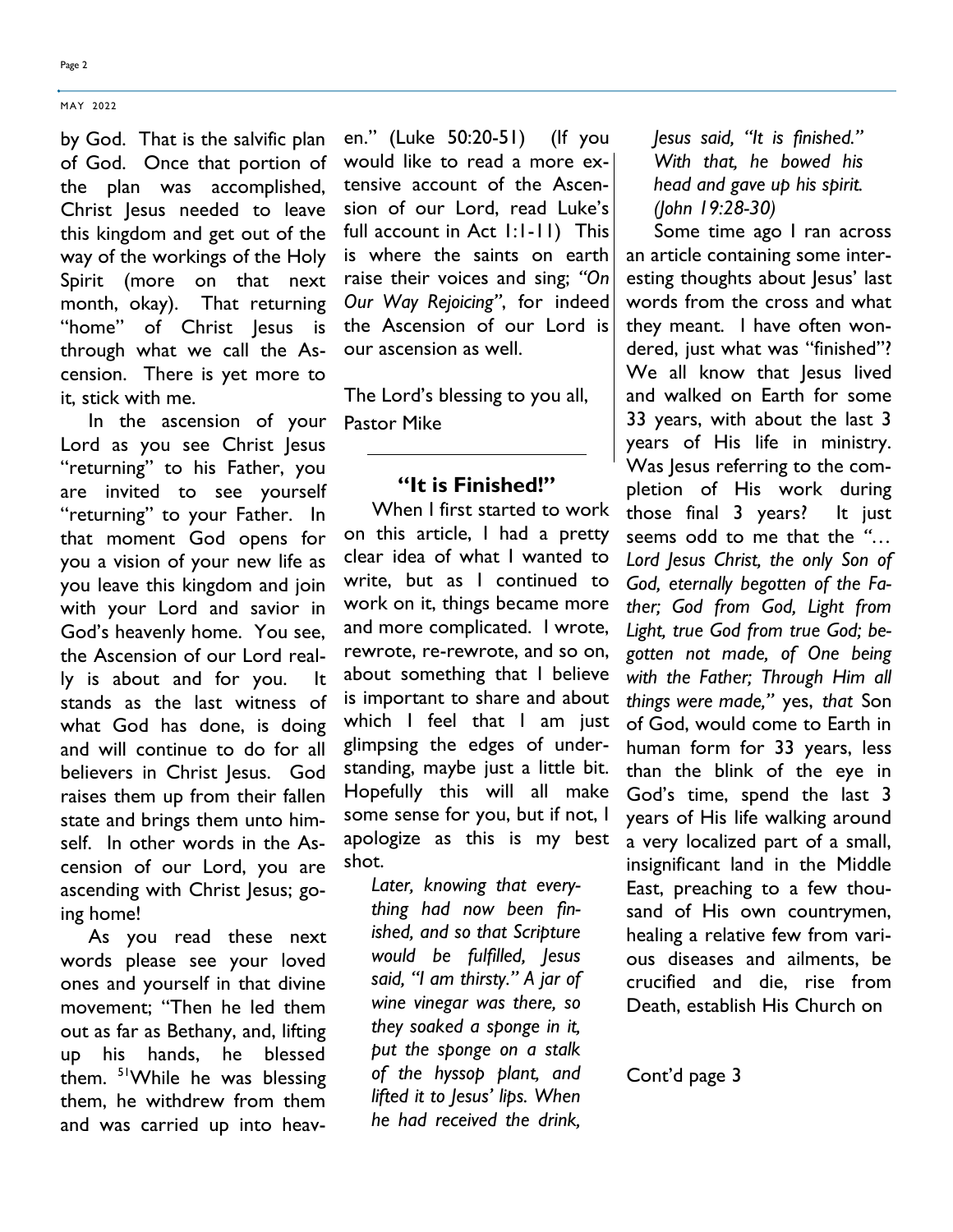Earth with eleven confused and uncertain followers and then go back to Heaven. Yes, lesus' death and resurrection consisted of both a physical and a spiritual dimension, and that it was done in my place to redeem me and all humanity from our sinful and broken nature. But, was this what was "finished"? The logic of the whole story simply escapes me. At any given time, dozens of self-proclaimed messiahs were wandering around Israel and they and criminals of all sorts were being executed and crucified on a regular basis and hardly anyone paid any particular attention to this one crucifixion.

 Jesus' words from the cross were probably spoken in ancient Aramaic, but the first early translations of Scripture included Greek, followed by Hebrew and Latin. Sometime last year I ran across a Crosswalks article that explained that the Greek translation of the Aramaic phrase, "It is finished" used the word "tetelestai", derived from the root word, "teleo", meaning "to bring to an end, to complete a course of action, to fully accomplish a defined goal." The word means more than just "I did it," it means "I have finally completed this entire task." But there's more here than just the verb form itself. *Tetelestai* is the perfect tense in Greek, and the perfect tense speaks of an action which has been accom-

plished in the past but with results continuing into the present. It's different from the past tense which looks back to an event and says, "This happened." The perfect tense adds the perspective that "This happened and it is still occurring today."

 The Fall recorded in Genesis 3 describes what happened when God confronted the parties involved, Eve, Adam and the Serpent:

> *<sup>14</sup> The LORD God said to the serpent, "Because you have done this, cursed are you among all animals and among all wild creatures; upon your belly you shall go, and dust you shall eat all the days of your life. <sup>15</sup> I will put enmity between you and the woman, and between your offspring and hers; he will strike your head, and you will strike his heel."*

 Verse 16 is essentially a declaration of war between God and Satan that lasted for thousands of years and is chronicled throughout the Old Testament. But if Jesus' words meant that His ministry, His mission on Earth, was indeed completed, finished in its entirety and Satan was finally defeated, why do we still struggle with so much evil the world? Remember the perfect tense of *Tetelestai*? In Rev. 1: 8 we read, "I am the Alpha

and the Omega," says the Lord God, "*who is and who was and who is to come*, the Almighty," and now things start to come together. Being outside of time as we understand it, in God's eyes everything that has happened will happen and everything that will happen is happening and has already happened. God knows the end of the story, He has seen it and written it for us, and He has told us that Satan has been defeated, is defeated and will always be defeated by the actions of Jesus' Life, Death and Resurrection.

 "Tetelestai", "It is finished," may well be the most powerful words of all of Jesus' ministry. They are the words that turned Jesus' seeming final defeat into a declaration of complete victory over Satan, sin and Death, that literally shook the earth, split apart rocks, tore apart the curtain that separated us from God and changed human history forever.

Peace, and a Blessed Easter, to All, Today, Tomorrow and Always!

Hap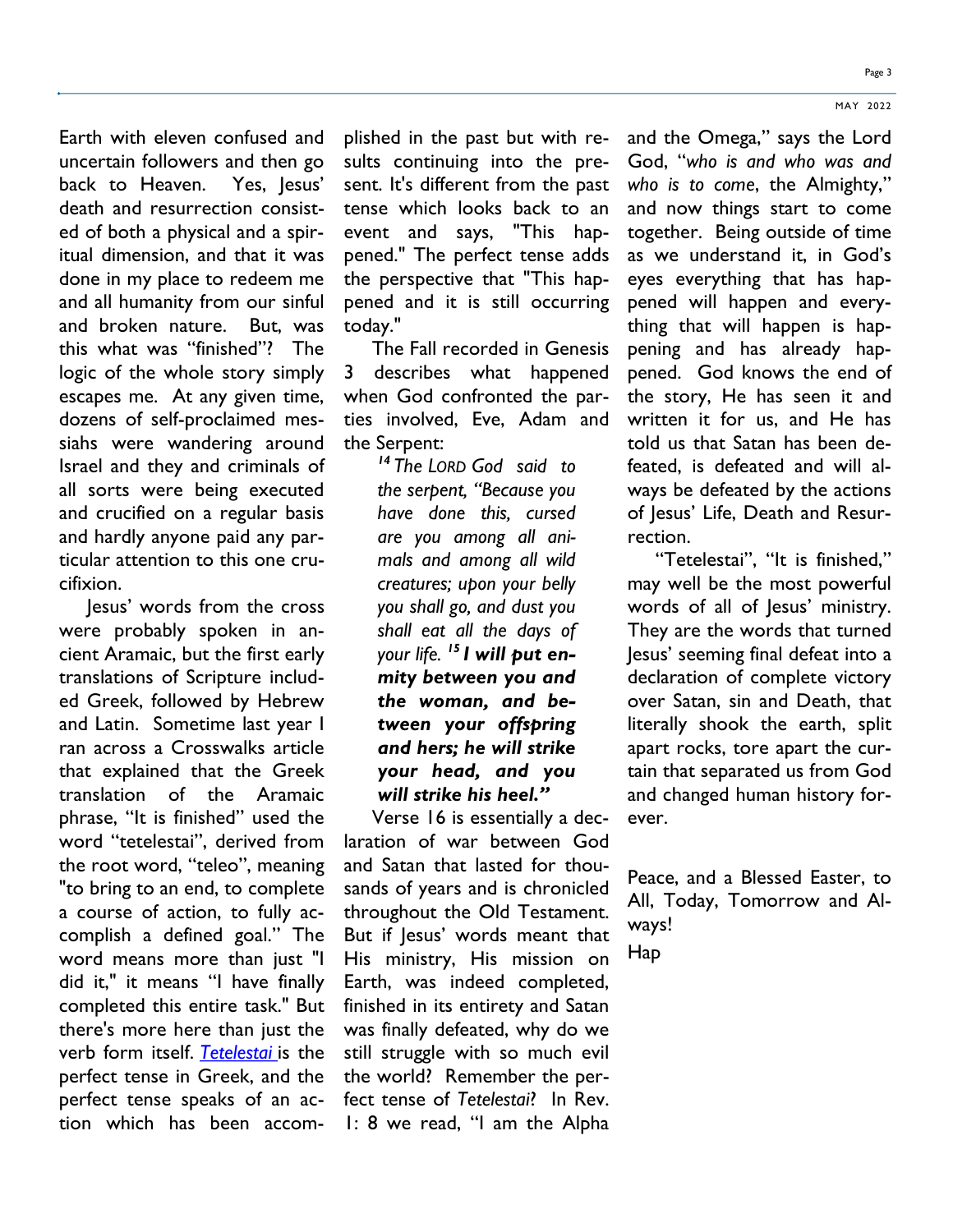



## **Stork's Nest Annual Diaper Drive**

May 1<sup>st</sup> thru May 22nd Our Savior Lutheran will be partnering with The Stork's Nest for their annual diaper drive.

Low-income families in Marshall County can participate in The Stork's Nest incentive program that provides the opportunity to earn points for participating in health care services and educational opportunities in the community. The families learn to be responsible, make positive decisions concerning the health of themselves and their baby, and are learning about parenting through the program. Then in the Stork's Nest Store the points earned can be spent like money for needed items. At the present time approximately 400 families are using the Nest. We can help fill the need for diapers and wipes, which are the most requested items. The highest need is for diapers in size 4, 5 and  $6.$ 

We will be collecting diapers, wipes and cash donations from May 1st to May 24th. Thanks in advance for continuing to support such a great event.

Service & Mission

 Flowers are significant to our worship experience. They remind us of God's beautiful creation and care for this world. Please consider signing up and paying for flowers one or more times this year. It is an opportunity to celebrate a significant event in your lives, memorialize a loved one, or give glory to God.

 On the Flower Chart, write your name and a memo as to its significance to you. Carol Fuller can then include it in the bulletin.

 Our congregation has a standing order with HyVee each week. Donors only need to write a check for \$40 to Our Savior Lutheran Church with the memo "flowers" and place it in the offering or drop it off at the office. You are to take the flowers with you after the service. It is important that you leave the glass flower vases from the altar. You may use vases in the kitchen to transport the bouquets to your home or future destination. Thank you for signing up and providing flowers for our worship service!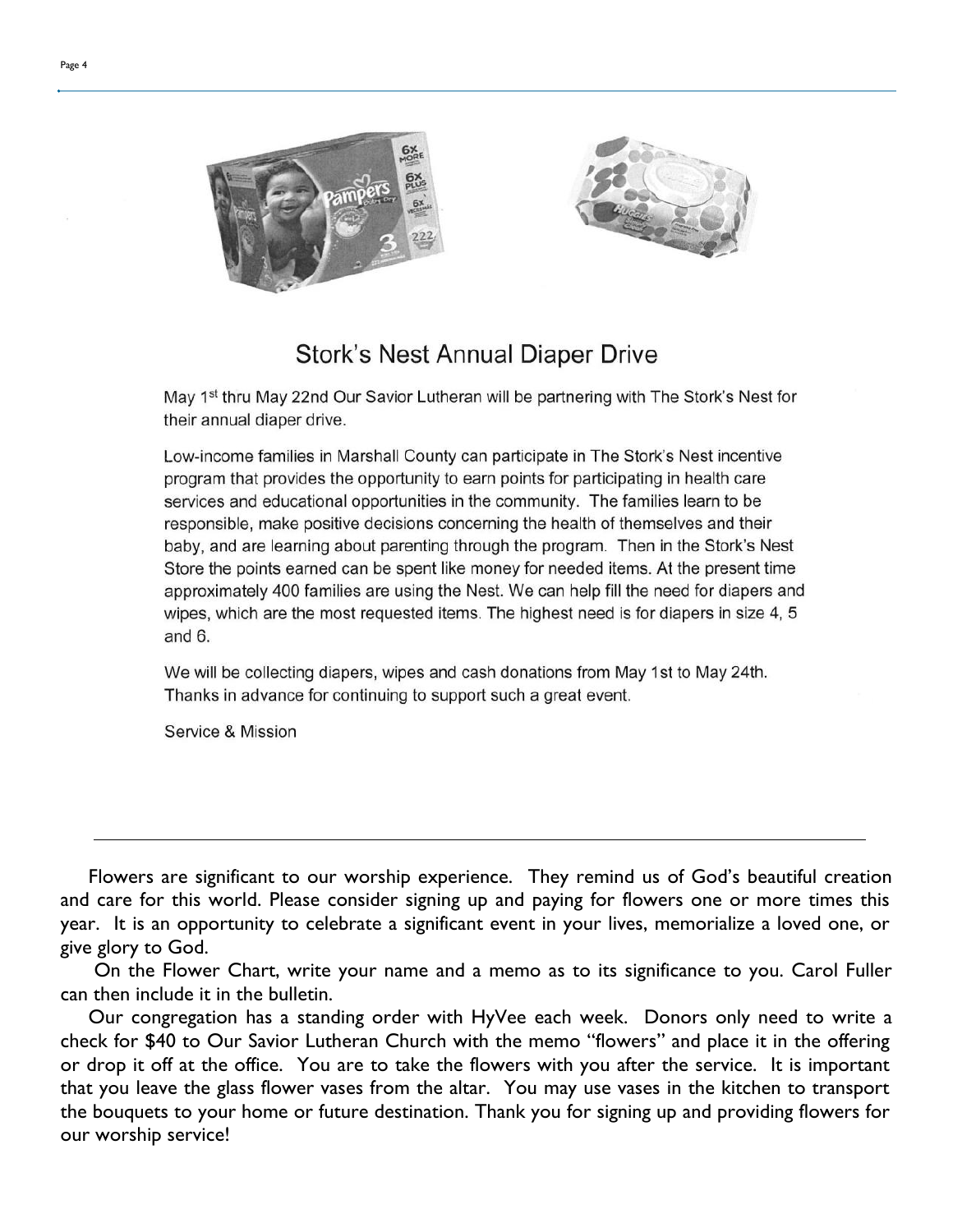

 We will meet Wednesday, May 18th in the Fellowship Hall at 9:30 am.

 All are invited to attend for a time of conversation and treats.

 Shirley Gregor to furnish treats.

### **House of Compassion Request**

 In an effort to defray the quickly rising costs of the food HOC purchases for the evening meals, they will not be purchasing desserts or frozen cookies as they have in the past. They are reaching out to the local churches for help. They are requesting if there is anyone you would want to make some home-made goodies for the meals to fill this need. You can make anything you would like: cookies, bars, cupcakes, cakes or desserts. And in whatever quantity you want. Then drop them off at HOC which is open Mon –Thurs, 10am-12pm and 1- 4:30 pm. Any questions or if you need help delivering your goodies please contact Barb Rasmussen, 641-691-0184.

Thanks, Service & Mission

## **Second Quarter Giving Jug (April, May, June)**

 Clean Water, for Ghana, Africa has been chosen as our second quarter giving jug recipient. Sherry Kubalsky, a former OSL member, and Children's book author was in church February promoting this worthy cause. She has written 2 books and all the profits and royalties from her books go directly to Ghana, helping to build wells in areas with severe clean water shortages. Currently children five and younger are drinking contaminated water and dying. The water is there, they just need the means to get to it. GlobeServe Ministries, the program the proceeds are donated through, builds the freshwater well in an area with the need and continues to maintain it even after the project is complete. One well serves about 500 people. Every donation counts, as one well can cost between \$3,000 and \$4,000. The well installations also provide the opportunity to spread the Christian Gospel, a mission that Kubalsky considers a personal passion. While over there, they can also talk about the love of Jesus Christ and help build churches.

Barb Rasmussen Service & Mission

### **Thank You**

 We appreciate and thank everyone who remembered us after the passing of my mother, Arla Mae Discher. We received many beautiful cards, memorials, calls, prayers, emails and text messages of sympathy from many of you. Mom always loved worshipping with us at Our Savior Lutheran and enjoyed fellowship time with our friendly members. Most recently she was able to attend the baptism of her great grandchild, Christmas Eve service, caroling party and Elvis Concert. Beautiful memories now.

Danny and Tina Nelson

Dear Our Savior friends,

 Thank you to all who worked together to put Easter Sunday's worship service on YouTube. Nancy and I watched the entire service on our TV last evening.

 We appreciated the order of service on the screen. We felt that we were in the in the congregation as we sat on our sofa.

 Well done! Keep up the great work!

Larry & Nancy Park

MAY 2022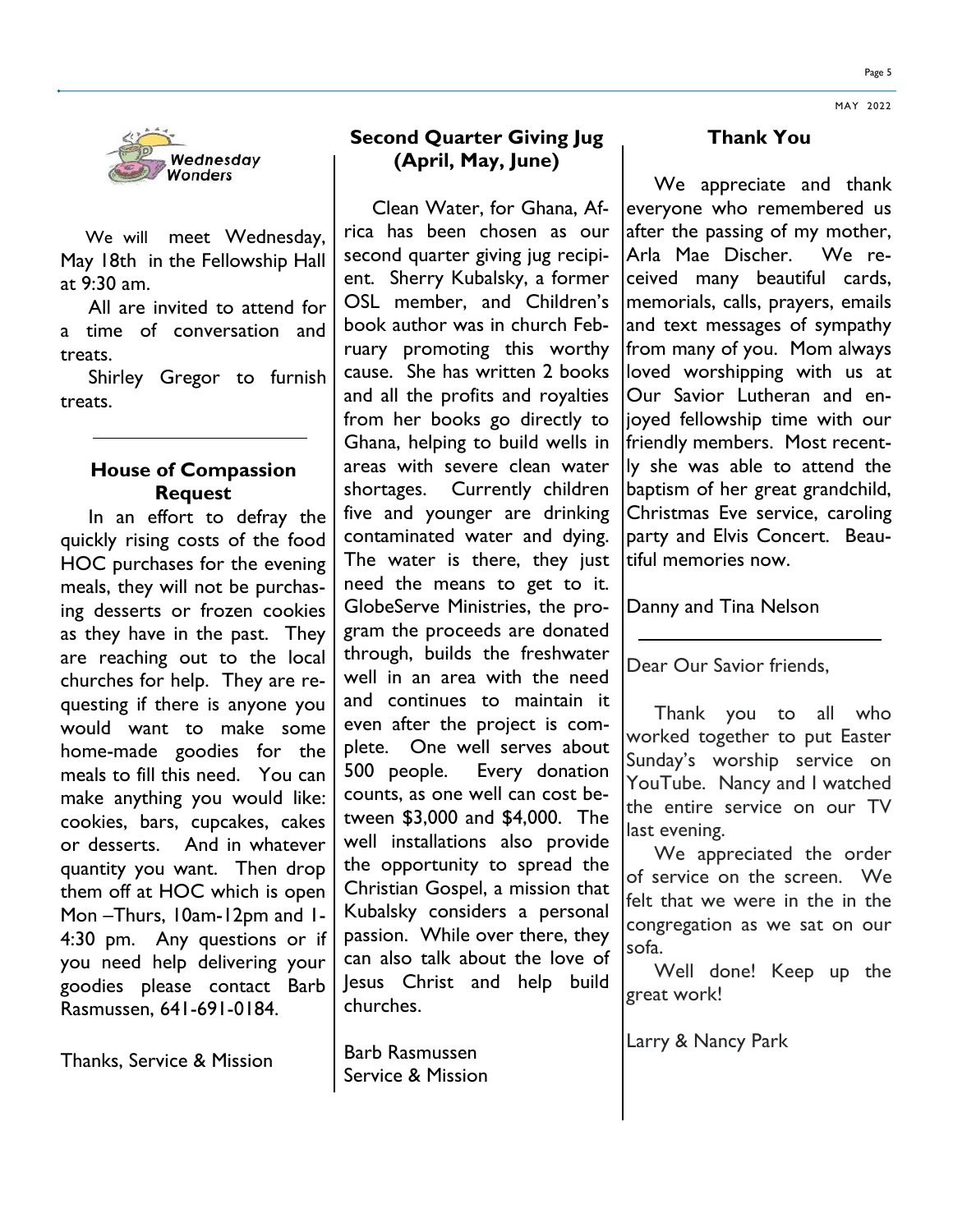**MAY 2022** 



# **Happy Mother's Day!**

 Mother's Day is a time to celebrate the strong, loving women in your life. At Lutheran Services in Iowa (LSI), we see moms through their journey to build the brightest future for their children.

 We see moms turning to LSI Behavioral Health Intervention Services to ensure their child is receiving the coping skills and behavioral supports they need to thrive. In our Early Childhood Services, we see first-time moms who are eager to join our parenting education classes and support groups. In 2021, LSI's Early Childhood programs provided support to nearly 500 families of young children. We are so inspired to hear their stories and see their hard work pay off as they raise our next generation.

 As you celebrate Mother's Day this year, remember how many Iowa moms are being empowered because of your support. If you are looking for a way to honor a mother in your life this year, please consider making a gift in her name to LSI. For more information, please contact Deb Whitford, LSI director of philanthropy and church relations, at [Debo](mailto:Deborah.Whitford@LSIowa.org)[rah.Whitford@LSIowa.org](mailto:Deborah.Whitford@LSIowa.org) or

#### 563-676-2065.

 *Our Mission: Lutheran Services in Iowa responds to the love of Jesus Christ through compassionate service. LSI is an affiliated social ministry partner of the Iowa congregations of the ELCA (Evangelical Lutheran Church in America) and a member of LSA (Lutheran Services in America). We proudly serve people of all ages, abilities, religions, sexes, gender identities, national origins, ethnicities, races, and sexual orientations. Learn more at LSIowa.org and [Facebook.com/LSI.iowa.](http://www.facebook.com/LSI.iowa)*

#### **Education for Every Parent**

 As a parent educator for LSI, Lindsay spent every day visiting families in their homes and teaching parents how to meet their child's developmental needs and help them thrive.

 When she left LSI and welcomed her new son, Patrick, into the world, Lindsay wanted some extra support for her family. And she knew just where to turn.

 LSI Early Childhood Services provide evidence-based curriculum that builds on each family's individual strengths and ensures they have the education and resources they need to achieve their personal goals and keep kids on track with their developmental milestones.

 Each week, Lindsay was able to meet with her LSI parent ed-

ucator, Amy, and get a fresh perspective on the best ways to help her son succeed. Together, they worked on setting nutrition goals for Patrick, and Lindsay is now getting ready to help her son learn to walk and talk.

 For years, Lindsay was able to educate and empower Iowa families through LSI Early Childhood Services. Now, she gets to experience the programming from the other side, and it's given her a new outlook on how valuable the education and resources are to parents of young children.

 "I want to thank everyone who has supported LSI," Lindsay says. "This programming is for everyone. Just having the opportunity for in-home visiting is awesome. I want to thank everybody for donating because I love this program."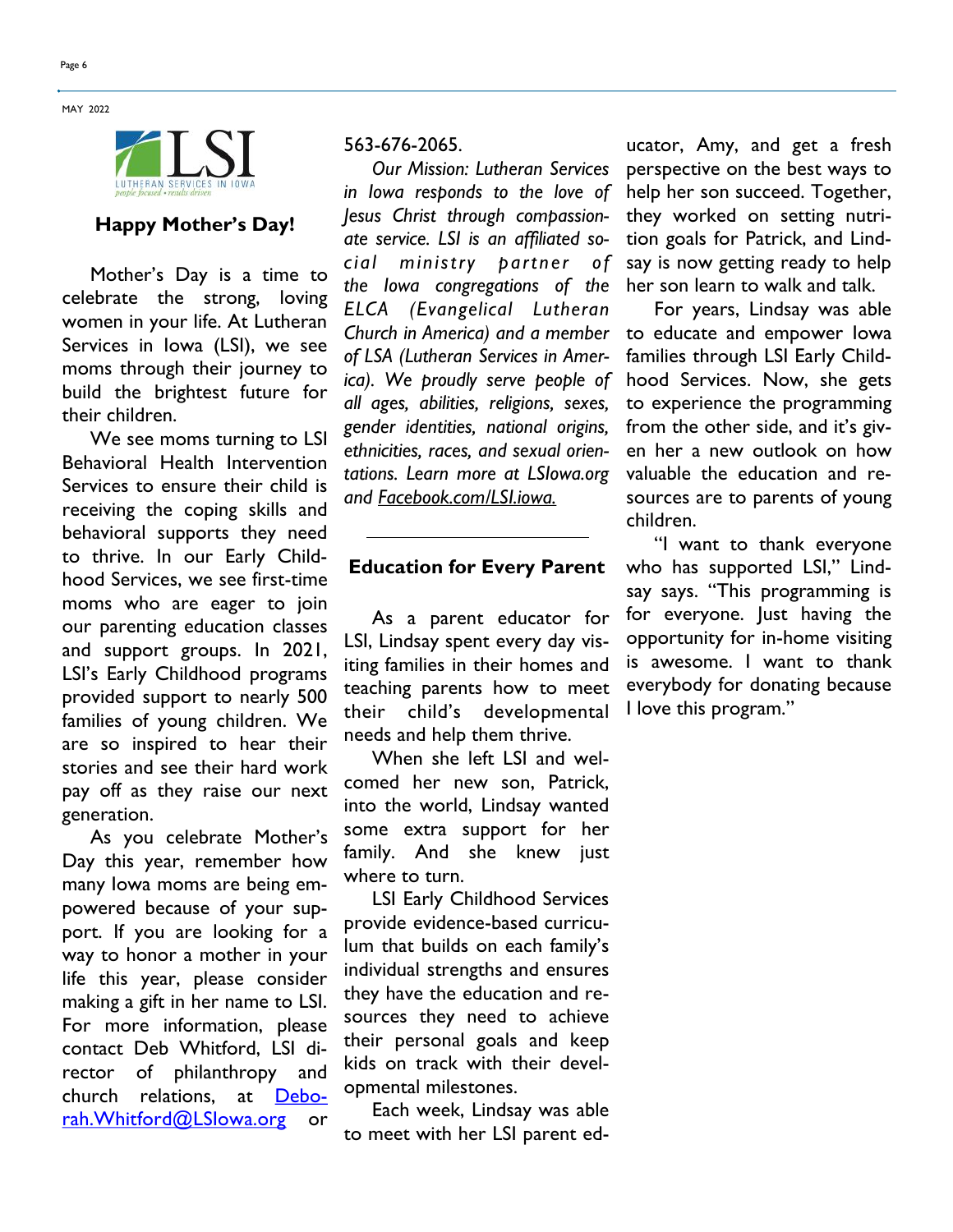

 The Emergency Food Box has a new address:

**107 N. 1st St.**

 The Food Box continues to serve Marshall County families needing food assistance and is in need of the following food items: any kind of juices--apple, grape, orange, as well as cereals, canned vegetables, canned soups, peanut butter and boxed skillet meals.

 Food items or monetary (check/cash) donations may be brought to the EFB *(109 S. 3rd St.)* Monday through Thursday afternoon, 1:30-4:30 OR mailed to *EFB, P.O. Box 391, Marshalltown, IA 50158*. Please make checks payable to: *Emergency Food Box*. Donated funds are used to buy food items from the Food Bank of Iowa and locally.

 If you want to consider volunteering at the Food Box, know that they have many different types of opportunities and are very flexible in arranging times to fit your schedule! Contact: Cindy, (641) 752-4868.

## **THE WEATHER IS CHANGING NEW ITEMS NEEDED**

## **Caring Center 8 W Church St Mon. & Wed. 10-1**

 The Caring Center is located at 8 West Church . We still have the same days and hours. Monday & Wednesday from 10 AM to 1 PM for clients. Donations are from 9 AM to 12:30 PM. Currently we have no mens jeans size 29, 30 or 32. Almost out of size 34 and 36. Mens shoes are in short supply.

**Donna** 



 We have started dominoes once again. The first and third Tuesday of each month at 1:00 pm. Come join us for fellowship and some laughs.

#### MAY BIRTHDAYS!

| Tim Herschberger     | 05/02 |
|----------------------|-------|
| Meradean Gifford     | 05/04 |
| <b>Floyd Harthun</b> | 05/06 |
| <b>Russ Pape</b>     | 05/06 |
| <b>Austin Case</b>   | 05/12 |
| Lane Larson          | 05/13 |
| Ann Reinberg         | 05/14 |
| Joel De Jong         | 05/14 |
| Larry Kester         | 05/15 |
| Darlene Hanke        | 05/18 |
| Dave Luthro          | 05/18 |
| Kent De Jong         | 05/19 |
| <b>Emily DeMonte</b> | 05/19 |
| Karen Dougherty      | 05/22 |
| <b>Nancy Sills</b>   | 05/22 |
| Danny Nelson         | 05/24 |
| Joanna Ruddick       | 05/27 |
| <b>Ardis Winters</b> | 05/28 |
| <b>Barb Behrends</b> | 05/28 |
| <b>Brad Sease</b>    | 05/29 |
| <b>Sandy Wise</b>    | 05/30 |

#### BAPTISMAL BIRTHDAYS!

| Layken Eastman  | 05/13 |
|-----------------|-------|
| Carson De Jong  | 05/15 |
| Brooke De Jong  | 05/14 |
| Clayton Ruddick | 05/17 |

#### WEDDING ANNIVERSARIES!

| Larry & Marlene Kester 05/07 |       |
|------------------------------|-------|
| Jeff & Dawn Johnston         | 05/14 |
| Danny & Tina Nelson          | 05/17 |
| Joe & Felicia Duffy          | 05/29 |
| Mike & Kathy Massa           | 05/31 |

MAY 2022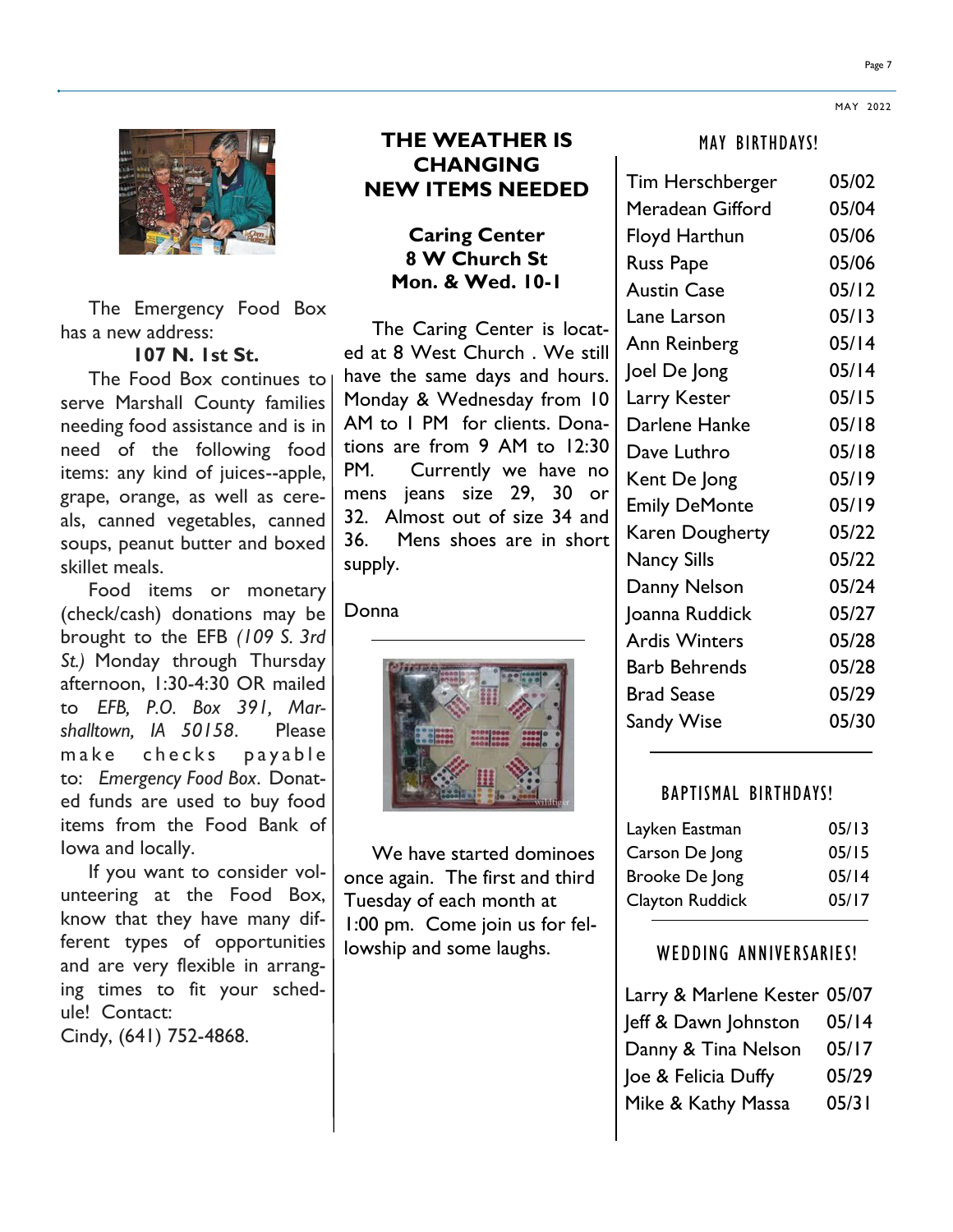

## Our Savior Lutheran Church<br>Balance Sheet as of 03/31/2022

| <b>Account Number</b>    | <b>Account Name</b>                         | Amount       |
|--------------------------|---------------------------------------------|--------------|
| Assets                   |                                             |              |
| 1000                     | Checking                                    | \$47,406.37  |
| 1005                     | <b>Debit Card Account</b>                   | \$518.36     |
| 1007                     | <b>Thrivent Fixed Settlement Option</b>     | \$14,654.94  |
| 1010                     | Fern Thompson Scholarship                   | \$49,678.66  |
| <b>Total Assets</b>      |                                             | \$112,258.33 |
| Liabilities              |                                             |              |
| 2600                     | <b>Federal Withholding Taxes Payable</b>    | \$381.96     |
| 2602                     | <b>State Withholding Taxes Payable</b>      | \$120.19     |
| 2604                     | <b>Social Security Withholding</b>          | \$400.08     |
| 2606                     | <b>Medicare Withholding</b>                 | \$92.36      |
| <b>Total Liabilities</b> |                                             | \$994.59     |
| Equity                   |                                             |              |
| 3000                     | General Fund - Fund Balance                 | \$6,460.92   |
| 3100                     | <b>Building Fund - Fund Balance</b>         | \$14,653.55  |
| 3101                     | Ice Cream Social Fund Balance               | \$1,496.56   |
| 3102                     | <b>Fellowship Fund Balance</b>              | \$851.50     |
| 3103                     | <b>Memorial Fund Balance</b>                | \$15,868.34  |
| 3104                     | <b>Bible Fund Balance</b>                   | \$100.00     |
| 3105                     | <b>Thrivent Choice Dollars Fund Balance</b> | \$5,199.54   |
| 3108                     | Riverside Scholorship Fund Balance          | \$221.75     |
| 3109                     | <b>Alter Flowers Fund Balance</b>           | \$921.15     |
| 3110                     | Miscellaneous / Clearing Fund Balance       | $$-98.18$    |
| 3111                     | Fern Thompson Scholarship Fund Balance      | \$49,678.66  |
| 3112                     | Bonnie Riemenschneider Fund Balance         | \$14,654.94  |
| 3113                     | Quarter 1 Giving Jug Fund Balance           | \$505.01     |
| 3117                     | Lenten Offering Fund Balance                | \$600.00     |
| 3118                     | Lawnmower Replacement Fund Balance          | \$150.00     |
| <b>Total Equity</b>      |                                             | \$111,263.74 |
|                          |                                             |              |

**Total Liabilities + Total Equity** 

\$112,258.33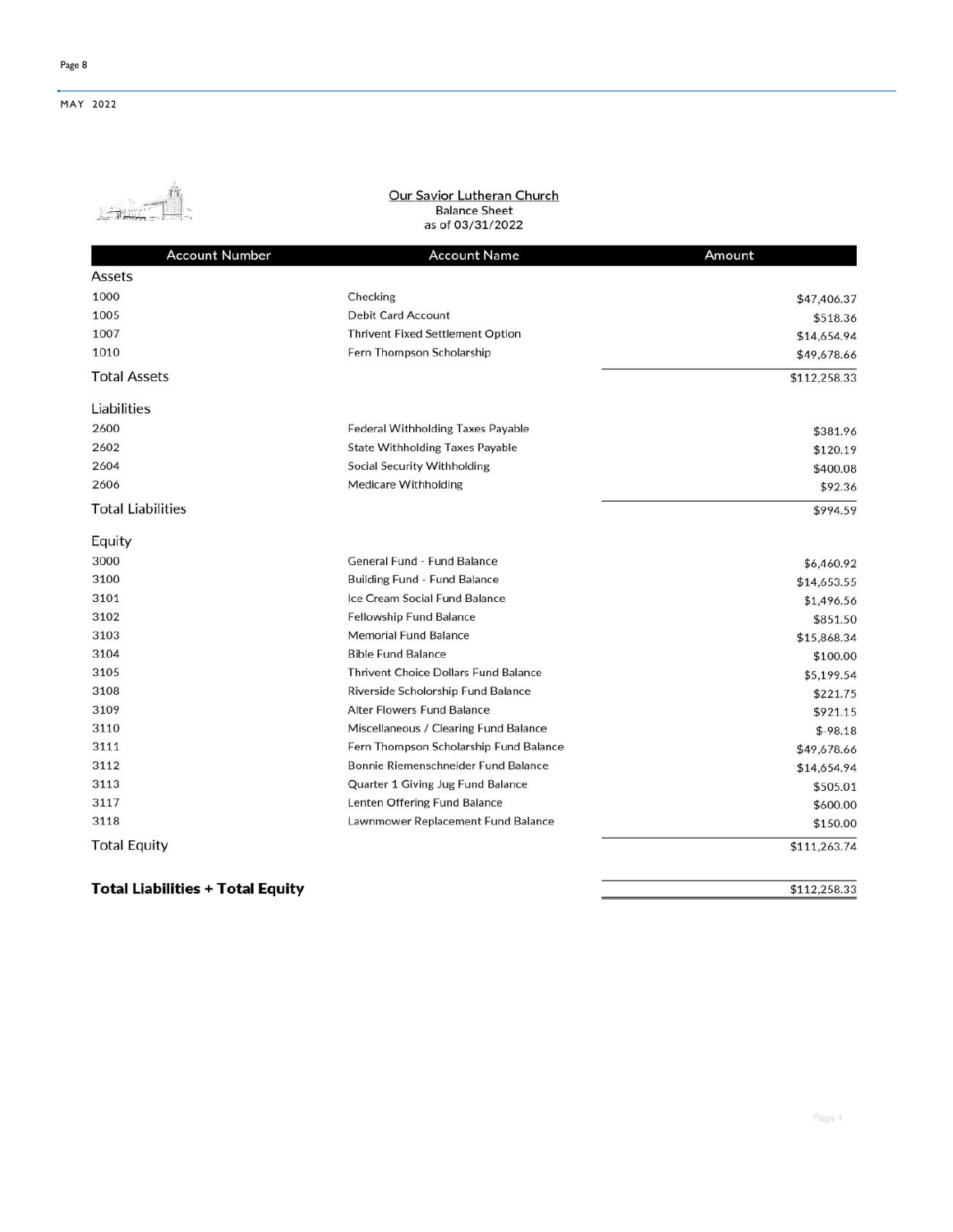| Sat | N                               | Church gathering<br>7:00 pm CGPE                                                     | 14                                        | Church gathering<br>7:00 pm CGPE                                                     | 21                               | Church gathering<br>7:00 pm CGPE                                                     | 28 | Church gathering<br>7:00 pm CGPE                                       |    |                                                                                      |
|-----|---------------------------------|--------------------------------------------------------------------------------------|-------------------------------------------|--------------------------------------------------------------------------------------|----------------------------------|--------------------------------------------------------------------------------------|----|------------------------------------------------------------------------|----|--------------------------------------------------------------------------------------|
| Ë   | ဖ                               | Church Office Closed                                                                 | $\frac{3}{2}$                             | Church Office Closed                                                                 | 20                               | Church Office Closed                                                                 | 27 | Church Office Closed                                                   |    |                                                                                      |
| Thu | 12:00 pm Optimist<br><u>၊</u> ဂ | 6:30 pm Danny<br>7:00 pm CGPE<br>Nelson-LOS<br>Pastor Mike<br><b>Bible Study</b>     | $\frac{2}{3}$                             | Conference-Elim<br>7:00 pm CGPE<br>10:00 Pastor's<br><b>Bible Study</b>              | $\frac{6}{1}$                    | 12:00 pm Optimist<br>7:00 pm CGPE<br>Pastor Mike<br><b>Bible Study</b>               | 26 | 12:00 pm Optimist<br>7:00 pm CGPE<br>Pastor Mike<br><b>Bible Study</b> |    | May 2022                                                                             |
| Wed | 4                               | 5:30 pm Adult<br>Study                                                               | $\mathbf{r}$                              | 5:30 pm Adult<br>Study                                                               | 9:30 am Wednes-<br>$\frac{8}{5}$ | 5:30 pm Adult<br>day Wonders<br>Articles due<br>Newsletter<br>Study                  | 25 | 5:30 pm Adult<br>Study                                                 |    |                                                                                      |
| Tue | S                               | 1:00 pm Dominoes<br>8:30 am Men's<br><b>Bible Study</b>                              | 8:30 am Men's<br>$\overline{\phantom{a}}$ | 5:00 pm Executive<br>1:30 pm Women's<br>Study Group<br><b>Bible Study</b><br>Mtg.    | 17                               | 1:00 pm Dominoes<br>8:30 am Men's<br>Bible Study                                     | 24 | 8:30 am Men's<br>Bible Study                                           | 31 | 8:30 am Men's<br><b>Bible Study</b>                                                  |
| Mon | 2                               |                                                                                      | ၈                                         |                                                                                      | 16                               |                                                                                      | 23 |                                                                        | 30 |                                                                                      |
| Sun |                                 | 9:00 am Worship<br>12:30 pm CGPE<br>11:30 am CGPE<br>Church Service<br>Sunday School | ထ                                         | 9:00 am Worship<br>12:30 pm CGPE<br>11:30 am CGPE<br>Sunday School<br>Church Service | 15                               | 9:00 am Worship<br>12:30 pm CGPE<br>11:30 am CGPE<br>Church Service<br>Sunday School | 22 | used all afternoon<br>9:00 am Worship<br>Fellowship Hall               | 29 | 9:00 am Worship<br>12:30 pm CGPE<br>11:30 am CGPE<br>Church Service<br>Sunday School |